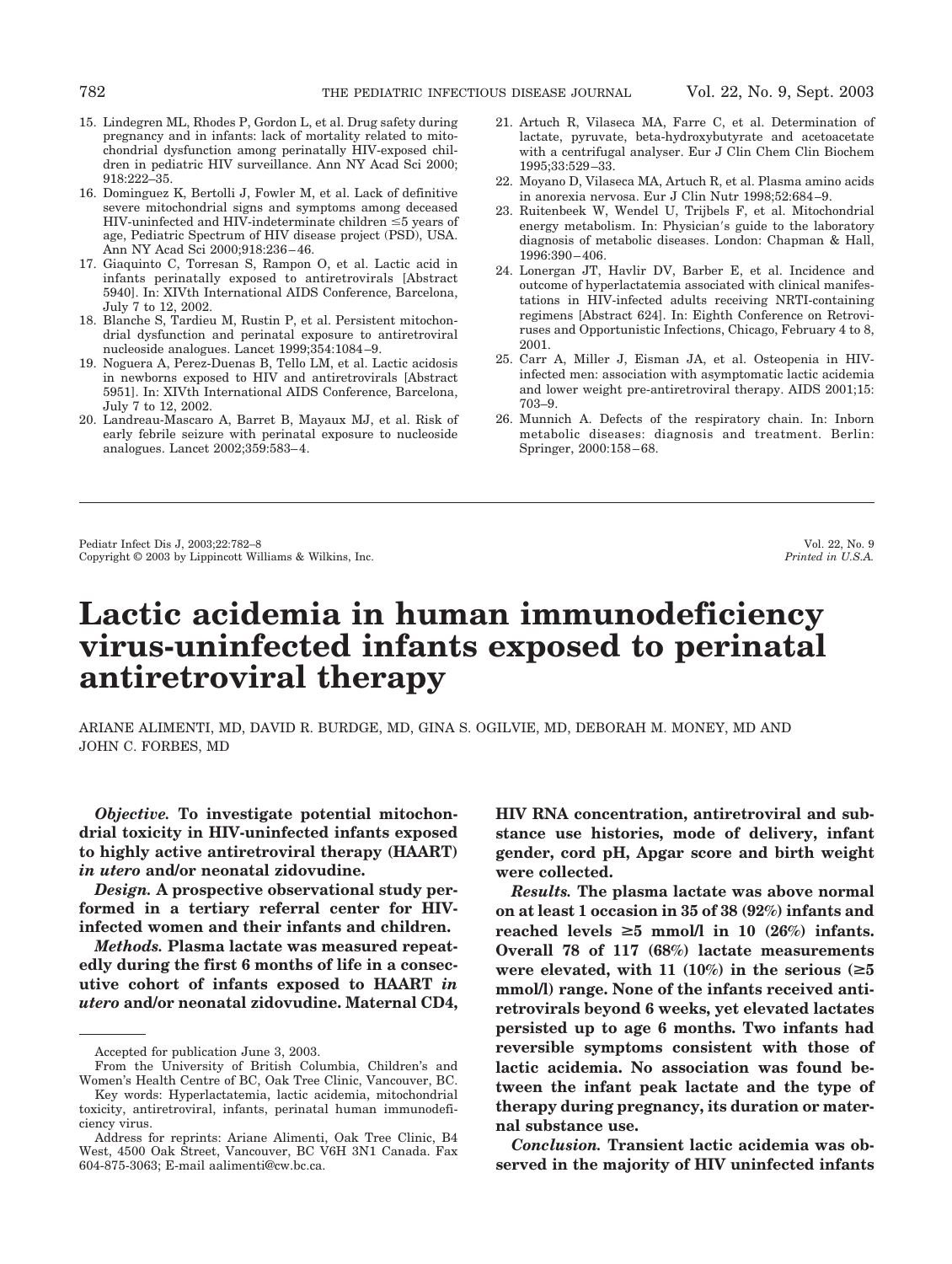**exposed to HAART** *in utero* **and/or zidovudine neonatally. We hypothesize that the hyperlactatemia is a consequence of persistent, primarily subclinical, mitochondrial toxicity from the transplacental and neonatal exposure to antiretrovirals and of impaired hepatic lactate clearance. Although the clinical relevance of our findings is unknown, we recommend lactate monitoring in these infants, considering discontinuation of neonatal zidovudine in symptomatic** infants with lactate  $\geq 5$  mmol/l and careful long **term follow up of these children.**

### **INTRODUCTION**

Current guidelines for management of HIV-positive pregnant women include use of highly active antiretroviral therapy (HAART) during pregnancy, with the goal of achieving complete plasma viral suppression before delivery.<sup>1, 2</sup> HAART consists of a combination of at least three drugs, usually two nucleoside transcriptase inhibitors (NRTIs) and either a non-NRTI or a protease inhibitor. Recommendations also include the administration of intravenous zidovudine (ZDV) to the woman during labor and oral ZDV to the infant for the first 6 weeks of life. This type of management approach has resulted in decrease in rates of vertical HIV transmission, from  $\sim$ 25% in the absence of any intervention to  $\leq 1\%$ .  $3-5$ 

Although the use of HAART in pregnancy has significantly decreased rates of vertical transmission, questions remain regarding the safety of these therapies and their potential impact on the uninfected infant. The NRTIs inhibit mitochondrial DNA polymerase gamma, thereby altering mitochondrial replication and inducing mitochondrial dysfunction and elevation of plasma lactic acid.6, 7 Mitochondrial toxicity with serious hyperlactatemia can lead to life-threatening metabolic acidosis.<sup>8</sup>

Giaquinto et al.<sup>9</sup> reported lactic acid plasma concentrations of  $>2.5$  mmol/l in 17 of 20 infants exposed to perinatal antiretroviral therapy. Of the 17 infants,13 were exposed *in utero* to single or dual NRTI but not HAART. Given that the potential impact of exposure to combination antiretroviral therapy may be quite different from that of exposure to single or dual therapy, data are urgently needed in those infants perinatally exposed to multiple antiretroviral drugs.

The objective of this observational study was to investigate potential mitochondrial toxicity in uninfected infants exposed *in utero* to HAART and neonatal ZDV by determining plasma lactate levels during the first 6 months of life.

### **MATERIALS AND METHODS**

**Setting.** This was a prospective, observational study performed in a tertiary care multidisciplinary clinic for HIV-infected women and their infected or uninfected children, located in the Children's and Women's Health Centre of British Columbia, Vancouver, Canada.

**Patients.** A sample of consecutive infants born between December 1999 and June 2001 to HIV-infected women who were treated with at least three antiretroviral agents during pregnancy and/or intravenous ZDV during delivery and the neonatal period were included in this study. Two to six blood specimens were obtained between 1 week and 6 months of age from all infants during routine clinic visits.

**Patient care.** HIV-infected pregnant women were offered HAART according to British Columbia and Canadian consensus guidelines, $<sup>1</sup>$  which are consistent</sup> with US Centers for Disease Control and Prevention guidelines.2 Women received triple combination therapy including two NRTIs and either a non-NRTI or a protease inhibitor. HIV-infected women who began therapy before their pregnancy were offered continuation of antiretroviral therapy throughout the pregnancy. In women with CD4 cell counts  $>$ 300/mm<sup>3</sup>, therapy was deferred until after screening obstetric ultrasound was performed at or near 18 weeks of gestation. The women were closely monitored with CD4 counts, HIV RNA concentrations, ultrasound and toxicity screening throughout pregnancy at 4- to 6-week intervals. Plasma lactate was measured in the pregnant women close to term. A cesarean section was performed if complete viral suppression was not achieved at the end of the pregnancy and for usual obstetric indications. Intravenous ZDV was administered during delivery, and oral ZDV started in the infant on the first day of life and continued for 6 weeks postdelivery, per the protocol in AIDS Clinical Trials Group 076.10 If complete viral suppression was not achieved at the end of the pregnancy, an oral dose of nevirapine was given to the mother during delivery and to the infant after birth. Infants were examined at 2 weeks and 1, 2, 3, 4 and 6 months of life. Infant HIV PCR, hematologic counts, liver transaminases and plasma lactates were monitored at each clinic visit.

**Variable definition and laboratory methods.** HIV PCR tests were performed at the Province reference laboratory at the British Columbia Centre for Disease Control using Roche HIV-1 DNA PCR assays. Infants were defined as HIV-uninfected if they had at least two negative HIV PCR tests on separate occasions after the age of 1 month. Infant data collected from the records included gender, cord pH, Apgar scores and birth weight.

Infant venous lactate samples were collected at least 1 min after releasing the tourniquet to minimize the accumulation of lactate in the arm. Blood was collected in sodium fluoride and potassium oxalate tubes (gray top), transported on ice to the laboratory and processed within 45 min by a colorimetric method (Vitros 950;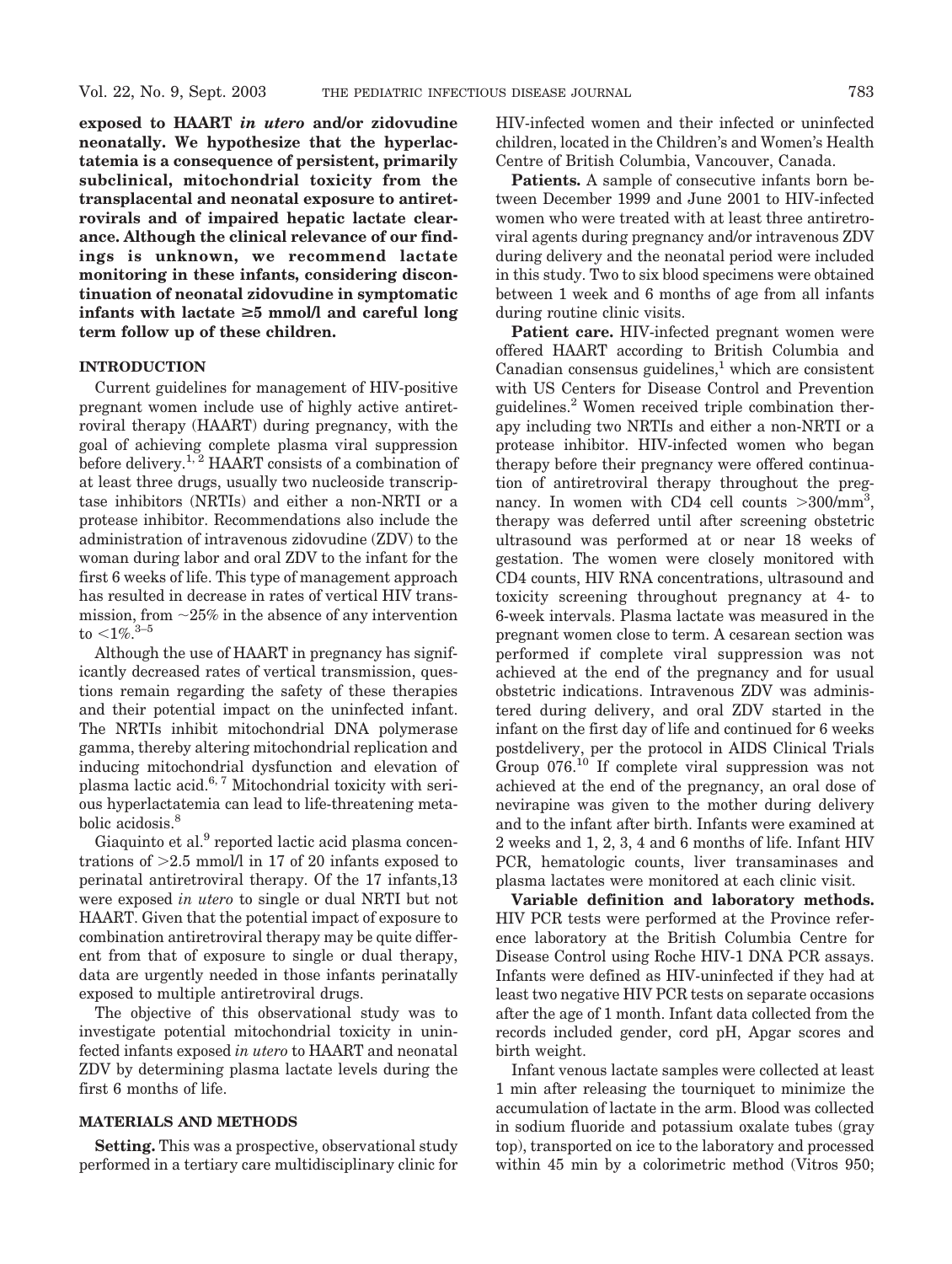Ortho). A lactate concentration of  $>2.1$  mmol/l was considered abnormal, and a lactate concentration of  $\geq 5$ mmol/l was considered in the serious range. $^{11}$ 

Maternal CD4 counts were measured using flow cytometry at the immunology laboratory of the tertiary center at Children's and Women's Health Centre of British Columbia.

Maternal plasma HIV RNA concentrations were determined at the University of British Columbia Diagnostic Virology and Reference Laboratory at Saint Paul's Hospital in Vancouver, with the Roche HIV-1 RNA monitor test. The threshold for the detection of HIV RNA concentration using the ultrasensitive method was 50 copies/ml.

Maternal data included type and timing of antiretroviral therapy and substance use during pregnancy (patient self-report and urine test at delivery), CD4, HIV RNA concentration, plasma lactate and mode of delivery.

**Ethics.** This study was approved by the Clinical Research Ethics Board, Faculty of Medicine, University of British Columbia (Approval No. C01-0535) and by the Research Review Committee of Children's and Women's Health Centre of British Columbia (Approval No. W02-0176), both in Vancouver, Canada.

**Statistics.** Data were analyzed with the use of Statistical Solutions Program TM and Microsoft Excel TM. Pearson chi squares were conducted to compare event rates within the cohort. Yates correction was not used. Fisher's exact test was used when

 $\Box$ 

п

O

 $\Box$ 

 $\Box$ 

 $\Box$ 

 $\blacksquare$ 

m

 $\Box$ 

 $\Box$ 

П

8

 $\overline{7}$ 

6

5

expected variables of cell sizes were  $<$  5. Odds ratios with 95% confidence intervals (CI) were calculated. Means with standard deviations were calculated, and unpaired *t* tests were used to compare independent means. All  $t$  tests were two sided, and a  $P$  value of  $\leq 0.05$ was defined as significant.

### **RESULTS**

Among 38 infants (21 girls and 17 boys, including 3 pairs of twins), 35 were exposed to triple antiretroviral therapy (ART) *in utero*, all were exposed to ZDV during delivery and the neonatal period (mean, 5.4 weeks), and 9 also received nevirapine at delivery. All 38 infants had 2 or more negative HIV PCR tests between 1 and 6 months of age and were confirmed HIVuninfected. The mean duration of HAART during pregnancy was 17 weeks (range, 2 to 38). Before delivery the mean maternal CD4 count was 520 cells/mm<sup>3</sup> (range, 10 to 1310), HIV RNA concentration was undetectable in 32 women, and mean maternal plasma lactate was 1.3 mmol/l  $(n = 26; \text{range}, 0.7 \text{ to } 2.7)$ .

Results of 117 infant plasma lactate measurements (median, 3 per infant) are shown in the Figure. Lactate was above normal (2.1 mmol/l) at least once in 35/38 (92%) infants, including in the three infants (one pair of twins) exposed to ART only during delivery and the neonatal period. In 25 (64%) infants, the peak values were mildly elevated (mean, 3.4 mmol/l; 95% CI 3.1 to 3.7; range, 2.2 to 4.9) and in 10 (26%) seriously elevated (mean, 6.1 mmol/l; 95% CI 5.5 to 6.7; range, 5.0 to 7.4).



 $\Box$ 

FIG. 1. Lactate measurements in 38 HIV-uninfected infants exposed to ART *in utero* and/or during the neonatal period.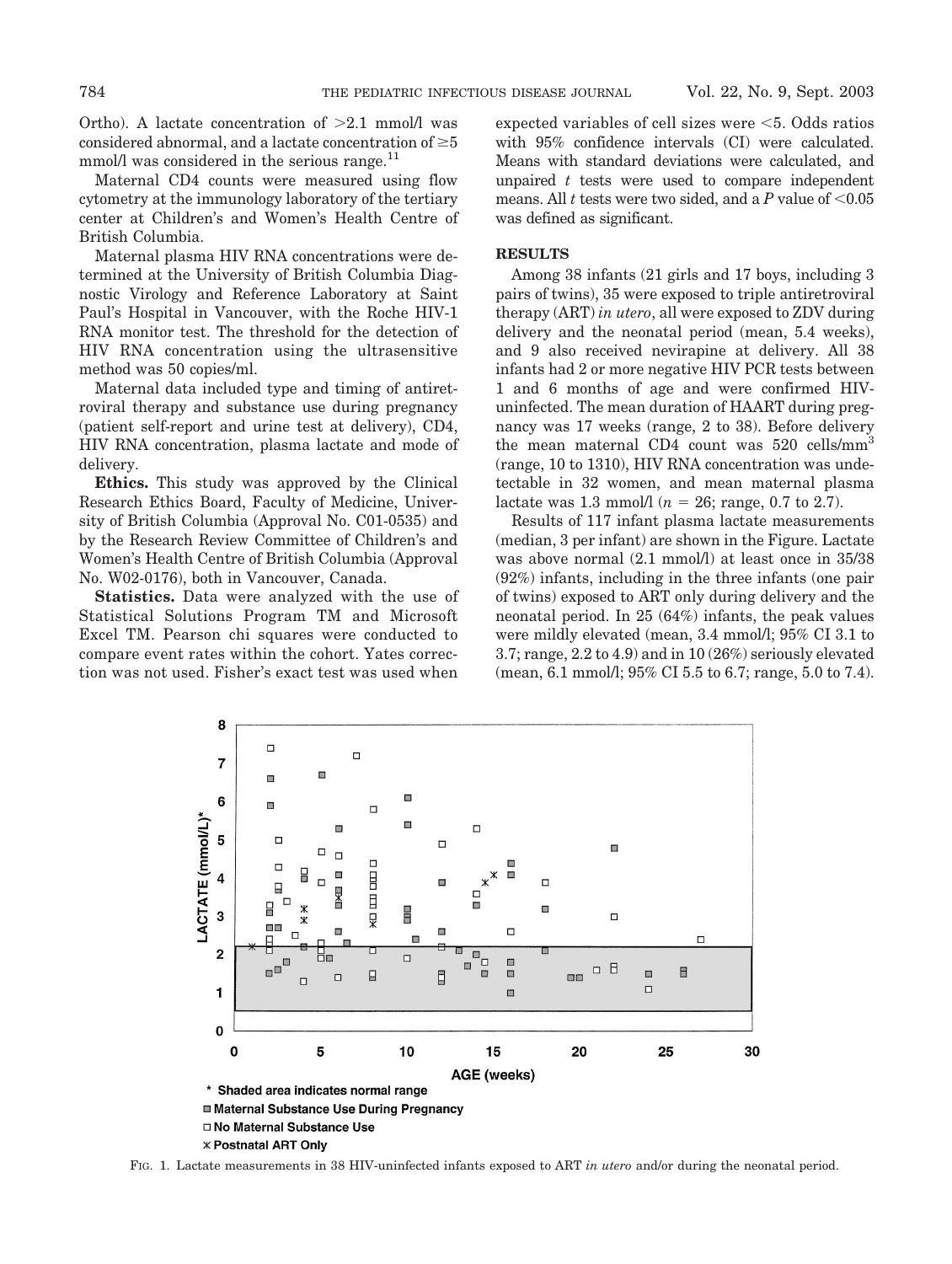Overall 78 (67%) of all lactate measurements were elevated, and 11 (10%) were in the serious range ( $\geq 5$ ) mmol/l). In 33/38 infants, plasma lactate concentrations were available after 28 weeks of age; it had normalized in 31 of 33 (94%) and remained elevated in 2. In 5 of 38 infants, the last documented lactate before 28 weeks remained elevated.

Mean birth weight of the infants was 2993 g (range, 1480 to 4760 g; median, 2972 g). Mean cord pH  $(n = 19)$ was 7.26 (range, 6.99 to 7.33). The only very low cord pH (6.99) was after an emergency cesarean section for placental abruption. The Apgar scores for all infants varied between 6 and 9 at 1 min and 9 and 10 at 5 min. Liver transaminases were normal during the study period in all but 1 hepatitis C-infected infant.

Two neonates with plasma lactate  $>5$  mmol/l at 2 weeks of age had recurrent vomiting and irritability. Oral ZDV was discontinued; symptoms resolved and lactate decreased to  $\leq 4.2$  mmol/l during a 2-week period in both infants. These infants had been exposed to triple antiretroviral therapy *in utero* (ZDV, lamivudine, nelfinavir for 17 weeks and didanosine, stavudine, indinavir for 37 weeks), and the first was also exposed to heroin, cocaine and methadone. The pregnancies were otherwise uncomplicated and both infants were delivered by elective cesarean section at 38 weeks gestational age. All the other infants remained asymptomatic, even with lactate concentrations as high as 7.4 mmol/l. In the infant with vertical hepatitis C virus infection, the lactate value reached a peak of 6.7 mmol/l at the age of 5 weeks and gradually decreased to normal at 20 weeks.

The highest plasma lactate reached in each infant (peak lactate) was compared with various maternal, delivery and infant factors (Table 1). No association was found between mean peak lactate and mode of delivery, gender, maternal CD4 count or duration of ART during pregnancy. The peak lactate could not be associated with maternal HIV RNA concentration, which was undetectable at the end of pregnancy in the majority of the mothers. There was no significant difference between infants exposed to nevirapine *vs.* protease inhibitor regimens, or stavudine and nonstavudine regimens. The mean peak lactate in infants coexposed to maternal substance use and antiretrovirals was not significantly different from that in infants not exposed to recreational drugs.

No risk factor was identified for peak lactate in the serious range  $(\geq 5 \text{ mmol/l})$  when odds ratios were analyzed for maternal CD4 count, duration or type of ART (Table 2).

## **DISCUSSION**

In this study, hyperlactatemia was observed in 92% of 38 HIV-uninfected infants exposed to HAART *in utero* and/or ZDV during the neonatal period, with peak lactate values of  $>5$  mmol/l in 26% of infants. Our findings contrast markedly with those found in normal infants not exposed to HAART, where the plasma lactate has been shown to be mildly elevated at the time of delivery, but rarely reaches levels of 5 mmol/ and returns to normal values within days, with an estimated half-life of 35 h.<sup>12–20</sup> In infants older than 1 week, normal adult plasma lactic acid levels are to be

| Maternal/Obstetric/Infant Variables        | Peak Plasma Lactate Concentration (mmol/l) |      |             |             |       |  |
|--------------------------------------------|--------------------------------------------|------|-------------|-------------|-------|--|
|                                            | No. of<br>infants                          | Mean | Range       | 95% CI      | $P^*$ |  |
| Mode of delivery                           |                                            |      |             |             |       |  |
| Vaginal                                    | 14                                         | 3.6  | $1.6 - 7.2$ | $2.6 - 4.6$ | 0.29  |  |
| Cesarean                                   | 24                                         | 4.2  | $1.4 - 7.4$ | $3.6 - 4.8$ |       |  |
| Gender                                     |                                            |      |             |             |       |  |
| Male                                       | 17                                         | 3.9  | $1.6 - 7.2$ | $3.1 - 4.7$ | 0.86  |  |
| Female                                     | 21                                         | 4.0  | $1.4 - 7.4$ | $3.3 - 4.7$ |       |  |
| Maternal CD4 at delivery                   |                                            |      |             |             |       |  |
| $\leq$ 350 cells/mm <sup>3</sup>           | 11                                         | 3.9  | $1.4 - 6.6$ | $2.9 - 4.9$ | 0.86  |  |
| $>350$ cells/mm <sup>3</sup>               | 27                                         | 4.0  | $1.6 - 7.4$ | $3.4 - 4.6$ |       |  |
| Duration of ART                            |                                            |      |             |             |       |  |
| $< 20$ wk                                  | 24                                         | 4.2  | $1.4 - 7.2$ | $3.5 - 4.8$ | 0.28  |  |
| $>20$ wk                                   | 14                                         | 3.6  | $1.6 - 7.4$ | $2.8 - 4.5$ |       |  |
| In utero exposure to                       |                                            |      |             |             |       |  |
| Nevirapine                                 | 23 <sup>†</sup>                            | 3.8  | $1.4 - 6.7$ | $3.1 - 4.5$ | 0.41  |  |
| Protease inhibitor                         | 12†‡                                       | 4.3  | $1.6 - 7.4$ | $3.3 - 5.3$ |       |  |
| In utero exposure to stavudine             |                                            |      |             |             |       |  |
| Yes                                        | 9                                          | 4.0  | $1.6 - 7.4$ | $2.9 - 5.1$ | 0.95  |  |
| $\rm No$                                   | 29                                         | 4.0  | $1.4 - 7.2$ | $3.4 - 4.6$ |       |  |
| In utero coexposure to recreational drugs§ |                                            |      |             |             |       |  |
| Yes                                        | 20                                         | 4.1  | $2.0 - 6.7$ | $3.4 - 4.8$ | 0.59  |  |
| $\rm No$                                   | 18                                         | 3.8  | $1.4 - 7.4$ | $3.1 - 4.6$ |       |  |

**TABLE 1.** Peak plasma lactate concentration in 38 HIV-uninfected infants exposed to ART

 $* \, P < 0.05$  determined significant.

† Total 35; 3 infants were not exposed to HAART *in utero.*

‡ The mothers of 3 infants in this group briefly took nevirapine; then treatment was changed to a PI.

§ Heroin, cocaine, opioid derivatives and/or methadone, with or without alcohol and cigarettes.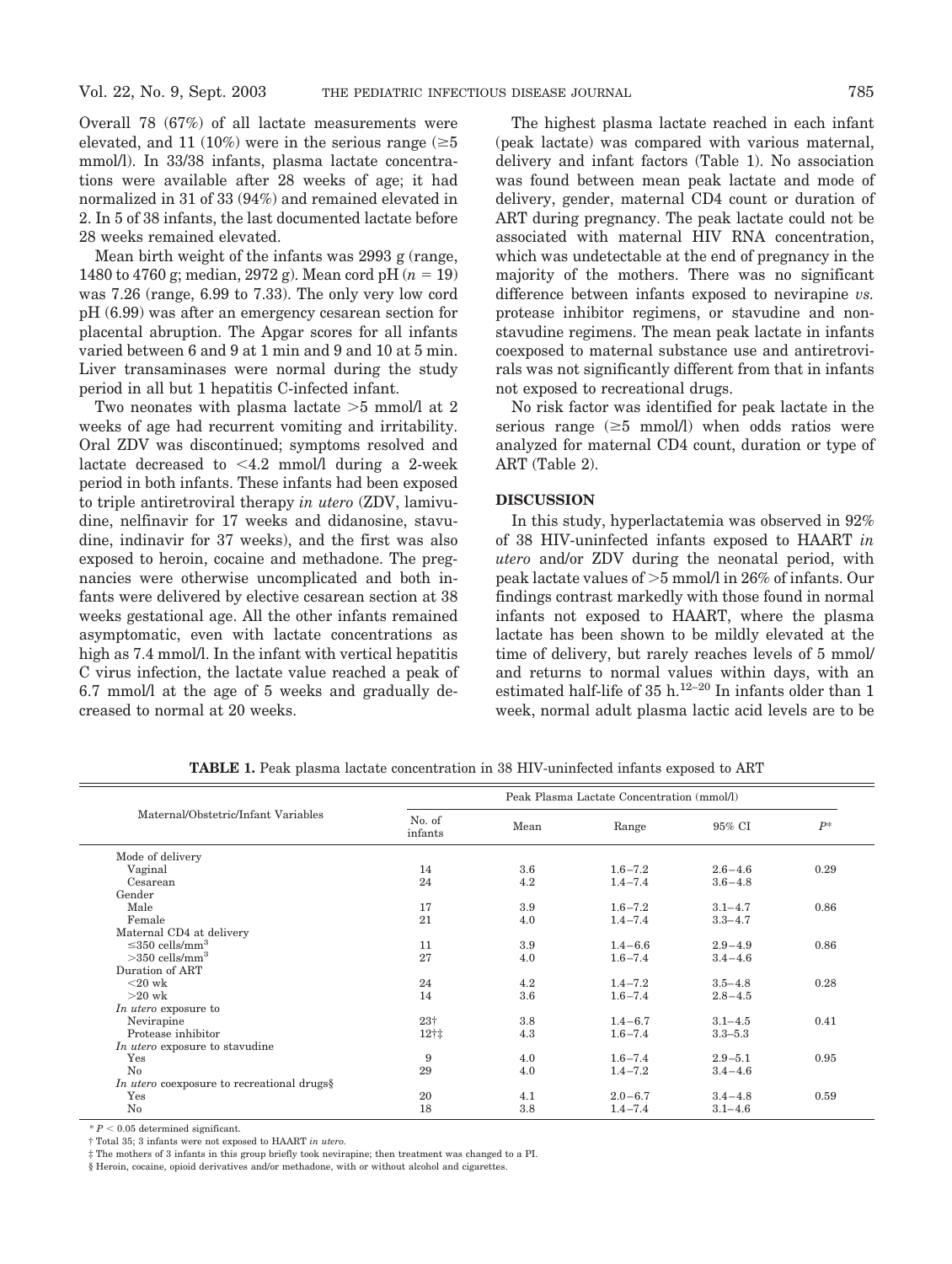|                              | Infants with Peak Lactate $\geq 5$ mmol/ |      |            |                 |       |  |  |
|------------------------------|------------------------------------------|------|------------|-----------------|-------|--|--|
| Maternal Variables           | No.                                      | $\%$ | Odds ratio | 95% Cl          | $P^*$ |  |  |
| $CD_4$ count $(\text{mm}^3)$ |                                          |      |            |                 |       |  |  |
| $\leq 350$                   | 2/11                                     | 18   | 0.53       | $(0.06 - 3.67)$ | 0.75  |  |  |
| >350                         | 8/27                                     | 30   |            |                 |       |  |  |
| Duration of ART              |                                          |      |            |                 |       |  |  |
| $<20$ wk                     | 7/24                                     | 29   | 1.51       | $(0.26 - 9.45)$ | 0.89  |  |  |
| $\geq$ 20 wk                 | 3/14                                     | 21   |            |                 |       |  |  |
| Exposure to stavudine        |                                          |      |            |                 |       |  |  |
| Yes                          | 2/9                                      | 22   | 0.75       | $(0.09 - 5.48)$ | 1.00  |  |  |
| No                           | 8/29                                     | 28   |            |                 |       |  |  |
| Exposure to                  |                                          |      |            |                 |       |  |  |
| Nevirapine                   | $6/23+$                                  | 26   | 0.71       | $(0.12 - 4.14)$ | 0.95  |  |  |
| Protease inhibitor           | $4/12$ <sup>+</sup>                      | 33   |            |                 |       |  |  |

**TABLE 2.** Odds ratio of infant peak lactate  $\geq 5$  mmol/l

 $* P < 0.05$  determined significant.

† Total - 35; 3 infants were not exposed to HAART *in utero.*

expected, and the adult range of normal values can be used. Hyperlactatemia occurs in rare genetically acquired metabolic diseases as a result of mitochondrial  $dys function<sup>21-24</sup>$  and in extremely severe acute diseases with hypoxia and shock. The significant hyperlactatemia observed here in otherwise healthy infants exposed to perinatal antiretroviral therapy is a newly described phenomenon.

In HIV-infected adults and children receiving combination antiretroviral therapy, some of the most frequently observed effects of mitochondrial toxicity are myopathy, myelosuppression, pancreatitis, peripheral neuropathy and hepatic steatosis.<sup>6, 7</sup> The clinical effects vary according to the antiretroviral medication itself, the duration of therapy and the individual's susceptibility. Profound mitochondrial toxicity accompanied by lactic acidemia is not an uncommon finding in patients taking NRTI-containing regimens.  $25-27$ Brinkman<sup>11</sup> proposed discriminating plasma concentrations for the degree of hyperlactatemia: mild for a lactate of  $\geq$ 2.1 to 5 mmol/l; and serious for a lactate of  $\geq 5$  mmol/l.

The potential for short or long term adverse effects related to mitochondrial toxicity in HAART-exposed uninfected infants is a concern. The most frequent early side effect in infants with perinatal exposure to ZDV monotherapy is transient anemia.10 Long term follow-up of ZDV-exposed children has been reassuring to date in terms of growth and neurologic development,<sup>28</sup> except for a French report on 8 infants with possible mitochondrial toxicity after perinatal exposure to ZDV with or without lamivudine.<sup>29</sup> Two of the infants with severe encephalopathy died at  $\sim$ 1 year of age, 3 had neurologic symptoms and 3 were asymptomatic. In that study mitochondrial toxicity was diagnosed by tissue biopsies; plasma lactic acid was not measured. In a subsequent safety review of 223 deaths among 20 000 children born to HIV-infected women included in US cohorts, there were no deaths attributable to mitochondrial toxicity in children exposed to

NRTIs during the perinatal period.30 Similarly a review of neurologic events in relation to mitochondrial dysfunction in living children exposed to ZDV or lamivudine reported no clear cases of mitochondrial dysfunction.<sup>31</sup>

A number of factors can falsely increase the measured plasma lactate, including venostasis caused by the tourniquet, inappropriate handling of the specimens, muscular activity and nonfasting state. $32-34$ Ideal collection conditions are difficult to achieve in young infants, but we minimized unwanted effects and believe that the elevated lactates were genuine. Furthermore the infants were their own controls, because normalization occurred in the majority of infants longitudinally. We recognize that our study could be enhanced by a control group of uninfected infants born to HIV-positive women and not exposed to antiretrovirals. However, such a group was not available in our setting for a longitudinal study.

Although infants received ZDV for a maximum of 6 weeks postnatally, elevated lactate concentrations persisted up to 6 months before returning to normal levels. These findings are consistent with those of Giaquinto,<sup>9</sup> who also reported slow normalization of lactates in antiretroviral exposed infants. A slow return to normal has also been observed in adults with hyperlactatemia after discontinuation of ART.25 We hypothesize that the self-limiting hyperlactatemia is a consequence of persistent mitochondrial toxicity from the transplacental and/or neonatal exposure to antiretroviral drugs. As suggested by Brinkman, $11$  both an increased production of lactate by the muscle mass and an impaired hepatic (and to a lesser extent, renal) clearance likely play a role in the persistence of the lactic acidemia. This occurs as a result of mitochondrial toxicity affecting different tissues, including the muscular and the hepatic tissues. One can hypothesize that the liver of the infant may be even more vulnerable to this toxicity during the first months of life.

The peak lactate in the infant was not associated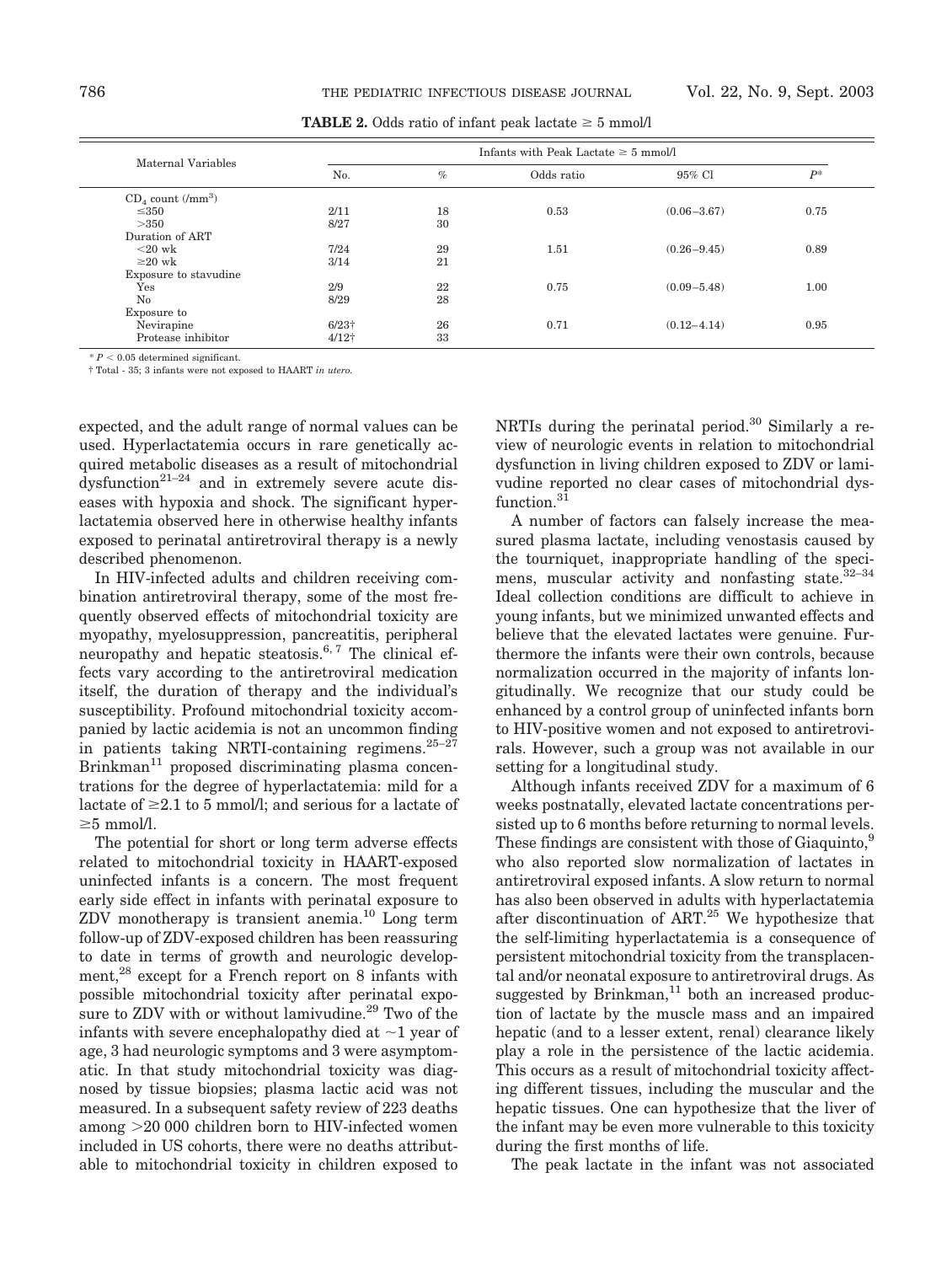with the specific type of antiretroviral regimen or the duration of HAART during pregnancy. Stavudine has been incriminated in adult cases of lactic aci $dtext{e}^{26, 35-37}$  but because hyperlactatemia was so generally observed in this study and stavudine was used in only 9 patients, we were unable to identify it as an independent risk. The sample size in this study was relatively small, and there is the possibility that significant relationships were not identified. Further investigation with larger sample size is needed regarding the relative risk of different antiretroviral drugs or combinations in the development of infant lactic acidemia.

More than one-half of the infants in this study were coexposed to HAART and substances like heroin, cocaine and methadone, with or without alcohol and tobacco. Published data are lacking regarding the possible toxic effect of these substances on lactate metabolism. In this limited sample there was no clear difference in the severity or duration of the hyperlactatemia in infants exposed to HAART alone *vs.* those coexposed to HAART and other substances. The possible role of coexposure to substance use during pregnancy must be clarified in larger studies.

The relative contributions of the antiretroviral agents transferred transplacentally *vs.* the oral ZDV taken by the infant are unknown. In this study elevated lactate values were also observed in three infants exposed to ART only during delivery and the neonatal period. All but one of the maternal plasma lactates measured at term were normal. The optimal duration of antiretroviral therapy in infants born to mothers with undetectable HIV RNA concentration at term also remains unknown. A number of studies investigating the efficacy of shorter antiretroviral regimens have been performed in developing countries, resulting in partial success in the prevention of vertical transmission.38 As more and more infants will be exposed *in utero* to HAART, gaining a better understanding of the potential toxicities with the purpose of reducing the toxicity of the antiretroviral regimens becomes imperative.

The clinical relevance of our findings remains to be determined. Despite the high number of abnormal plasma lactate values, only two of the infants in our series had symptoms suggestive of lactic acidemia, which rapidly resolved on discontinuation of oral ZDV. Additionally none of our children has shown symptoms of mitochondrial toxicity during subsequent follow-up up to 36 months. Plasma lactate is an indirect marker of mitochondrial function, and we believe it will be important in the future to compare lactate levels with new assays for the evaluation of mitochondrial toxicity, such as mitochondrial DNA assays.<sup>39</sup>

In summary this study demonstrates that many HIV-uninfected infants exposed to HAART *in utero* and

neonatal ZDV may have elevated plasma lactate levels (some in the "serious" range) during the first months of life. These findings suggest that mitochondrial damage may occur as a consequence of this antiretroviral exposure. However, it is important to recognize the immense and proven benefit of ART in pregnancy and the neonatal period for prevention of perinatal HIV transmission. The clinical relevance of our findings remains unknown, and HAART should continue to be recommended to all pregnant women. However, our findings indicate the importance of monitoring of plasma lactate in all infants taking antiretroviral therapy. We believe that consideration should be given to discontinuing medication in symptomatic infants with a lactate of  $>5$  mmol/l. We also believe that our study reinforces the need for long term surveillance of these infants and for more study regarding the efficacy and toxicity of antiretroviral therapies in pregnancy and the neonate.

### **ACKNOWLEDGMENTS**

We thank Stephanie Rudolph for her help with the figure.

#### **REFERENCES**

- 1. Burdge DR, Money DM, Forbes JC, et al., and the Canadian HIV Trials Network Working Group on Vertical HIV Transmission. Canadian consensus guidelines for the care of HIVpositive pregnant women. Can Med Assoc J 2003;168:1683–8.
- 2. Centers for Disease Control and Prevention. Public Health Service Task Force recommendations for use of antiretroviral drugs in pregnant HIV-1 infected women for maternal health and interventions to reduce perinatal HIV-1 transmission in the United States. MMWR 2002;51(RR-18):1–38 or www. hivatis.org.
- 3. Cooper ER, Charurat M, Mofenson L, et al. Women and Infants Transmission Study Group. Combination antiretroviral strategies for the treatment of pregnant HIV-1 infected women and prevention of perinatal HIV-1 transmission. J Acquir Immune Defic Syndr 2002;29:484–94.
- 4. Ioannidis JPA, Abrams EJ, Ammann A, et al. Perinatal transmission of human immunodeficiency virus type 1 by pregnant women with RNA virus loads  $\lt$ 1000 copies/ml. J Infect Dis 2001;183:539–45.
- 5. Stek A, Kramer F, Fassett M, Khy M. The safety and efficacy of protease inhibitor therapy for HIV infection during pregnancy. Am J Obstet Gynecol 1999;180:S.
- 6. Lewis W, Dalakas MC. Mitochondrial toxicity of antiviral drugs. Nat Med 1995;1:417–22.
- 7. Brinkman K, ter Hofstede HJM, Burger DM, Smeitink JA, Koopmans PP. Adverse effects of reverse transcriptase inhibitors: mitochondrial toxicity as common pathway. AIDS 1998; 12:1735–44.
- 8. Sundar K. Zidovudine-induced fatal lactic acidosis and hepatic failure in patients with acquired immunodeficiency syndrome: report of two patients and review of the literature. Crit Care Med 1997;8:1425–30.
- 9. Giaquinto C, De Romeo A, Giacomet V et al. Lactic acid levels in children perinatally treated with antiretroviral agents to prevent HIV transmission. AIDS 2001;15:1074–5.
- 10. Connor EM, Sperling RS, Gelber R, et al. Reduction of maternal-infant transmission of human immunodeficiency virus type 1 with zidovudine treatment. N Engl J Med 1994;331:1173–80.
- 11. Brinkman K. Editorial response: hyperlactatemia and hepatic steatosis as features of the mitochondrial toxicity of nucleoside analogue reverse transcriptase inhibitors. Clin Infect Dis 2000;31:167–9.